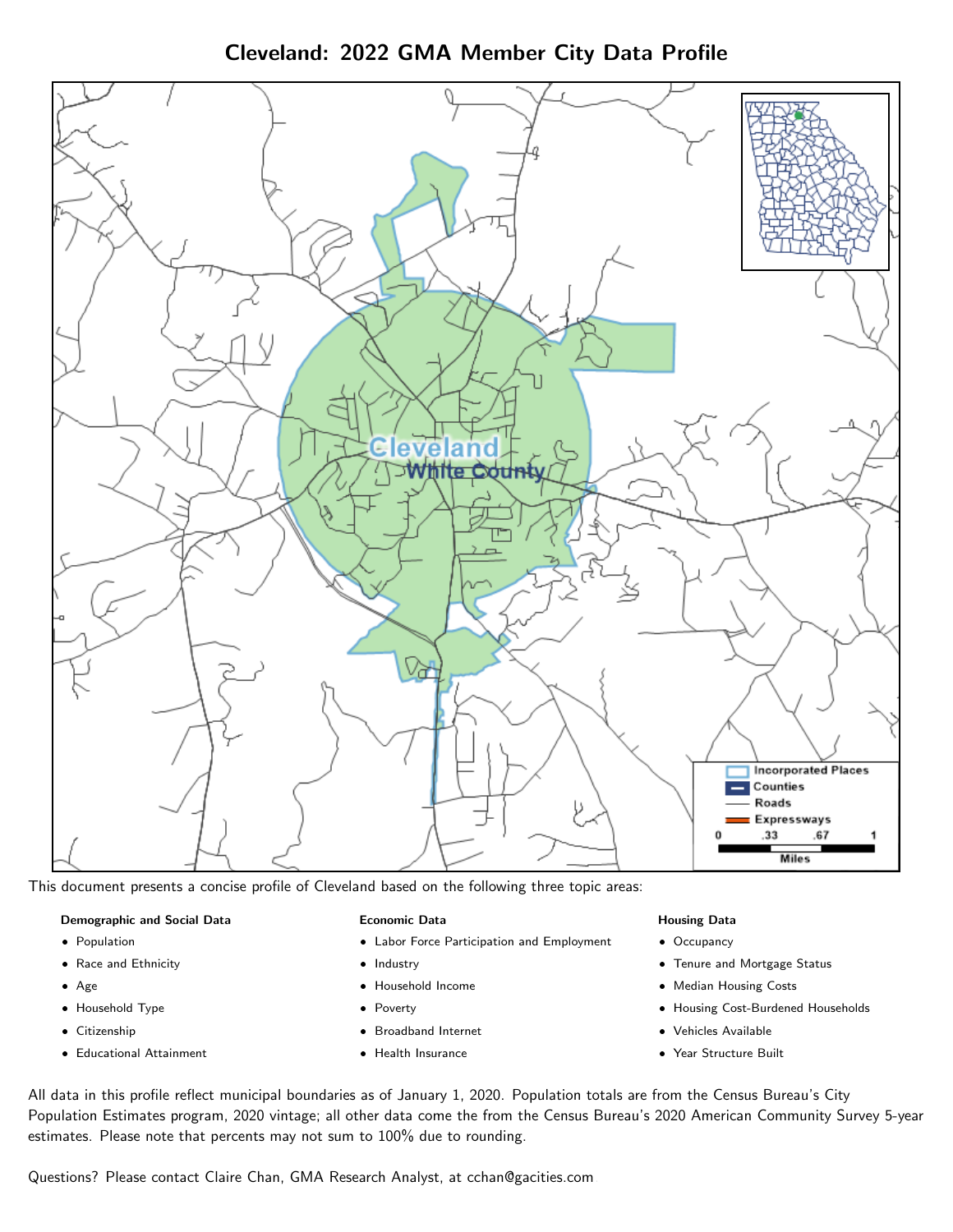# Cleveland: Demographic and Social





Source: American Community Survey, 2020 5-year estimates, table B01001 Source: American Community Survey, 2020 5-year estimates, table B11001

## **Citizenship**



Source: American Community Survey, 2020 5-year estimates, table B05002 Source: American Community Survey, 2020 5-year estimates, table B15002

## Race and Ethnicity



Source: U.S. Census Bureau, City Population Estimates, 2020 vintage Source: American Community Survey, 2020 5-year estimates, table B03002

## Household Type



## Educational Attainment



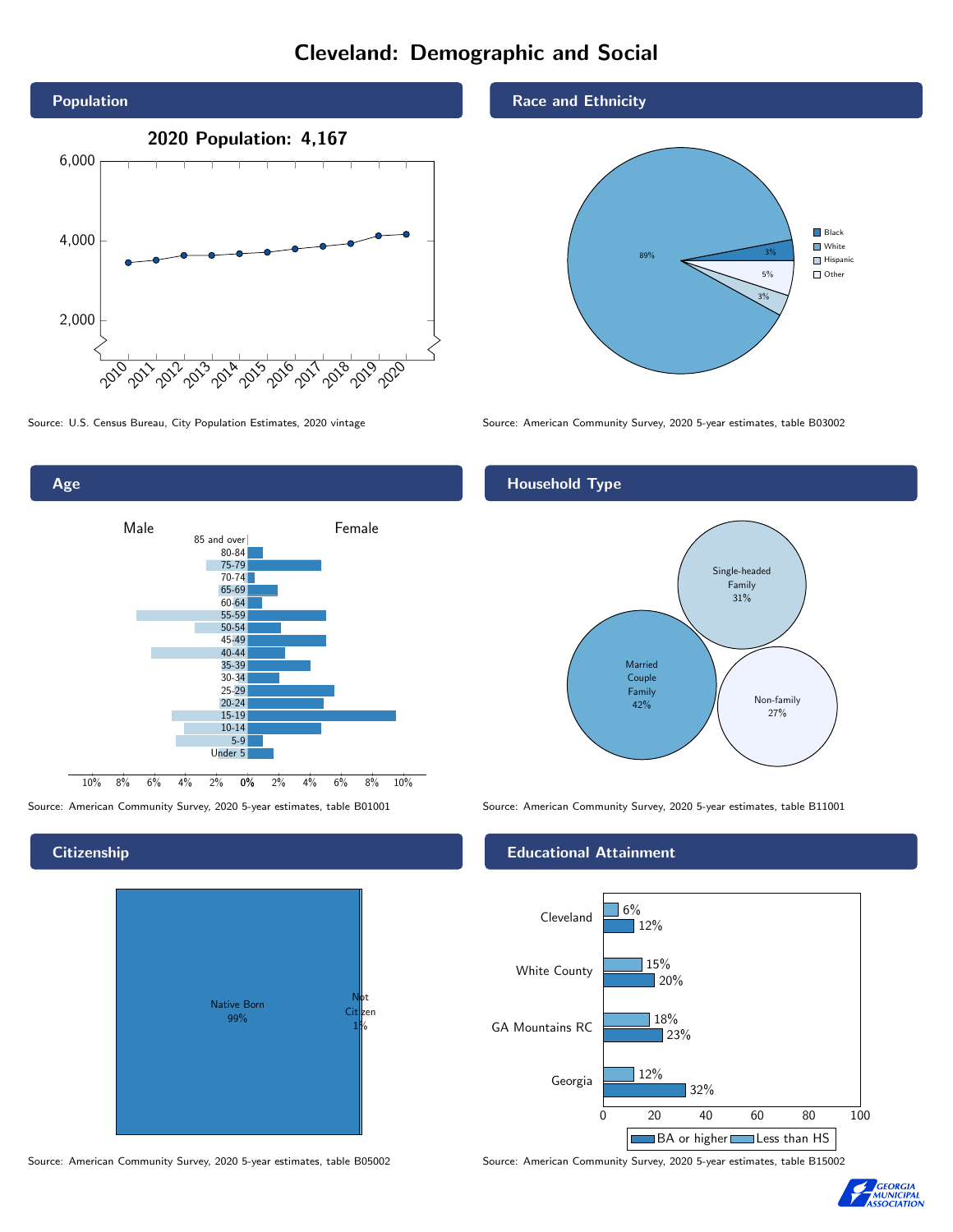# Cleveland: Economic



Source: American Community Survey, 2020 5-year estimates, table B23001 Note: Unemployment rate is based upon the civilian labor force.



Source: American Community Survey, 2020 5-year estimates, tables B19013 and B19025 Source: American Community Survey, 2020 5-year estimates, table B17010



Industry

| Agriculture, forestry, fishing and hunting, and mining      | $0\%$ |
|-------------------------------------------------------------|-------|
| Construction                                                | 5%    |
| Manufacturing                                               | 4%    |
| <b>Wholesale Trade</b>                                      | 4%    |
| Retail Trade                                                | 8%    |
| Transportation and warehousing, and utilities               | 5%    |
| Information                                                 | 6%    |
| Finance and insurance, real estate, rental, leasing         | 6%    |
| Professional, scientific, mgt, administrative, waste mgt    | 6%    |
| Educational services, and health care and social assistance | 25%   |
| Arts, entertainment, recreation, accommodation, food        | 26%   |
| service                                                     |       |
| Other services, except public administration                | $2\%$ |
| Public administration                                       | $4\%$ |

Source: American Community Survey, 2020 5-year estimates, table C24030

Poverty



## Health Insurance



Source: American Community Survey, 2020 5-year estimates, table B28002 Source: American Community Survey, 2020 5-year estimates, table B18135